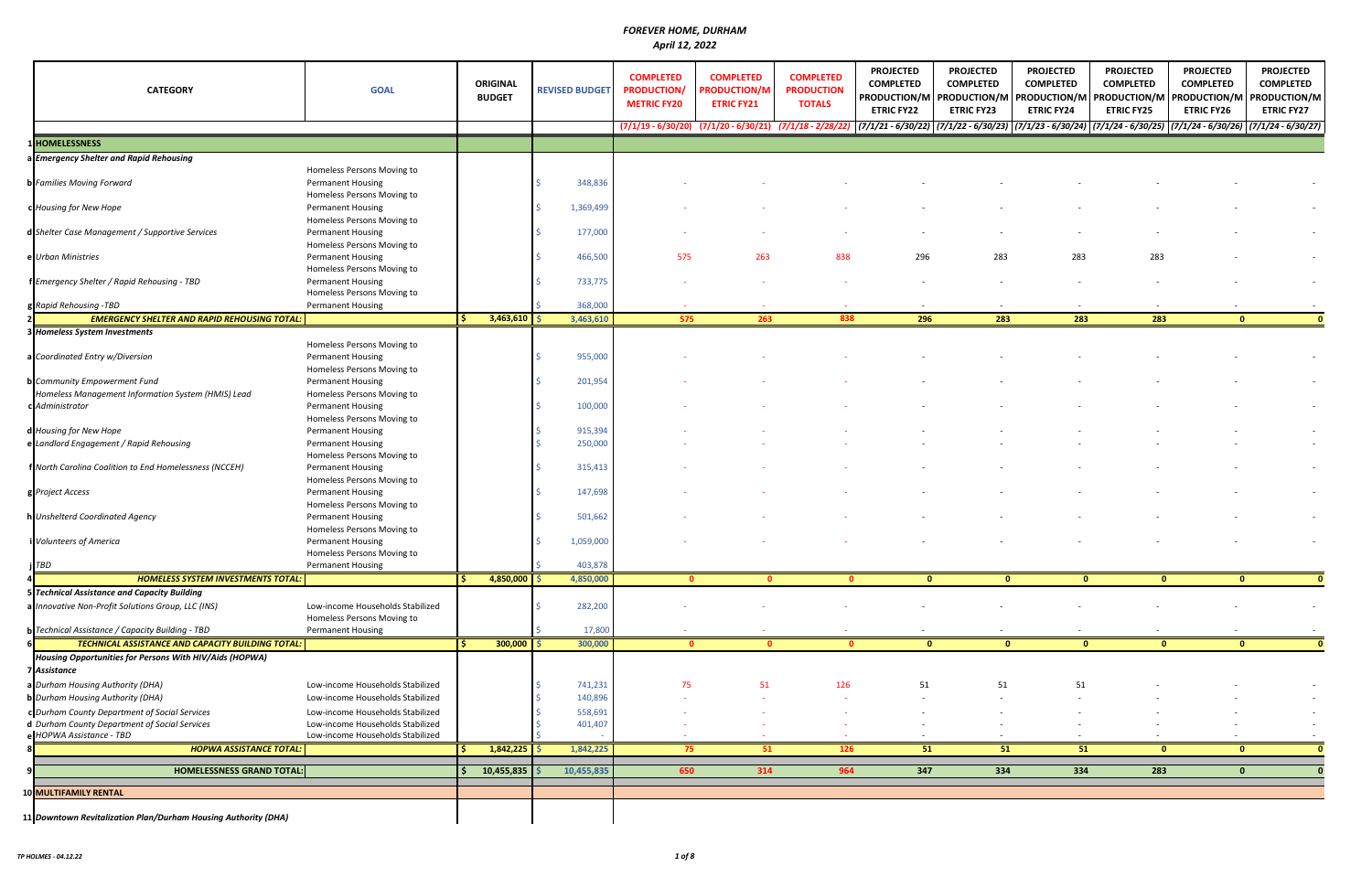| <b>CATEGORY</b>                                                                                  | <b>GOAL</b>                                                        | <b>ORIGINAL</b><br><b>BUDGET</b> | <b>REVISED BUDGET</b>   | <b>COMPLETED</b><br><b>PRODUCTION/</b><br><b>METRIC FY20</b> | <b>COMPLETED</b><br><b>PRODUCTION/M</b><br><b>ETRIC FY21</b> | <b>COMPLETED</b><br><b>PRODUCTION</b><br><b>TOTALS</b> | <b>PROJECTED</b><br><b>COMPLETED</b><br><b>ETRIC FY22</b> | <b>PROJECTED</b><br><b>COMPLETED</b><br>PRODUCTION/M   PRODUCTION/M   PRODUCTION/M<br><b>ETRIC FY23</b><br>$(7/1/19 - 6/30/20)$ $(7/1/20 - 6/30/21)$ $(7/1/18 - 2/28/22)$ $(7/1/21 - 6/30/22)$ $(7/1/22 - 6/30/23)$ $(7/1/23 - 6/30/24)$ $(7/1/24 - 6/30/25)$ $(7/1/24 - 6/30/26)$ $(7/1/24 - 6/30/27)$ | <b>PROJECTED</b><br><b>COMPLETED</b><br><b>ETRIC FY24</b> | <b>PROJECTED</b><br><b>COMPLETED</b><br><b>ETRIC FY25</b> | <b>PROJECTED</b><br><b>COMPLETED</b><br><b>PRODUCTION/M   PRODUCTION/M</b><br><b>ETRIC FY26</b> | <b>PROJECTED</b><br><b>COMPLETED</b><br>PRODUCTION/M<br><b>ETRIC FY27</b> |
|--------------------------------------------------------------------------------------------------|--------------------------------------------------------------------|----------------------------------|-------------------------|--------------------------------------------------------------|--------------------------------------------------------------|--------------------------------------------------------|-----------------------------------------------------------|---------------------------------------------------------------------------------------------------------------------------------------------------------------------------------------------------------------------------------------------------------------------------------------------------------|-----------------------------------------------------------|-----------------------------------------------------------|-------------------------------------------------------------------------------------------------|---------------------------------------------------------------------------|
|                                                                                                  |                                                                    |                                  |                         |                                                              |                                                              |                                                        |                                                           |                                                                                                                                                                                                                                                                                                         |                                                           |                                                           |                                                                                                 |                                                                           |
| a Commerce Street Family Apartments                                                              | Rental Units Created - DHA                                         |                                  | 4,225,000               |                                                              |                                                              |                                                        |                                                           |                                                                                                                                                                                                                                                                                                         |                                                           | 63                                                        |                                                                                                 |                                                                           |
| <b>b</b> Commerce Street Seniors                                                                 | Rental Units Created - DHA                                         |                                  | 3,775,000               |                                                              |                                                              |                                                        |                                                           |                                                                                                                                                                                                                                                                                                         |                                                           | 66                                                        |                                                                                                 |                                                                           |
| c Durham Housing Authority (DHA)                                                                 | Rental Units Preserved - DHA                                       |                                  | 2,900,000               |                                                              |                                                              |                                                        |                                                           | 177                                                                                                                                                                                                                                                                                                     |                                                           |                                                           |                                                                                                 |                                                                           |
| d Building                                                                                       | Rental Units Created - DHA                                         |                                  | 17,524,628              |                                                              |                                                              |                                                        |                                                           |                                                                                                                                                                                                                                                                                                         |                                                           |                                                           |                                                                                                 |                                                                           |
| e Durham Housing Authority (DHA) Main Street Bridge Loan                                         | Rental Units Created - DHA                                         |                                  | 4,120,000               |                                                              |                                                              |                                                        |                                                           |                                                                                                                                                                                                                                                                                                         |                                                           |                                                           |                                                                                                 |                                                                           |
| <b>Dillard Street</b>                                                                            | Rental Units Created - DHA                                         |                                  | 4,500,000               |                                                              |                                                              |                                                        |                                                           |                                                                                                                                                                                                                                                                                                         |                                                           |                                                           | 113                                                                                             |                                                                           |
| g Durham Downtown and Neighborhood Plan (DDNP)                                                   | Rental Units Created - DHA                                         |                                  | 19,104,567              |                                                              |                                                              |                                                        |                                                           |                                                                                                                                                                                                                                                                                                         |                                                           |                                                           |                                                                                                 |                                                                           |
| <b>Elizabeth Street</b><br>JJ Henderson Senior                                                   | Rental Units Created - DHA<br>Rental Units Created - DHA           |                                  | 2,500,000<br>256,652    |                                                              |                                                              |                                                        |                                                           |                                                                                                                                                                                                                                                                                                         | 80                                                        | 72                                                        |                                                                                                 |                                                                           |
|                                                                                                  |                                                                    |                                  |                         |                                                              |                                                              |                                                        |                                                           |                                                                                                                                                                                                                                                                                                         | 80                                                        | 201                                                       |                                                                                                 |                                                                           |
| <b>DOWNTOWN REVITALIZATION PLAN / DHA TOTAL:</b>                                                 |                                                                    | $58,905,847$ \$                  | 58,905,847              | $\mathbf{0}$                                                 |                                                              |                                                        | 0                                                         | 177<br>$\mathbf{0}$                                                                                                                                                                                                                                                                                     |                                                           |                                                           | 113                                                                                             |                                                                           |
| 13 Downtown Plan Acceleration/New 4% LIHTC                                                       |                                                                    |                                  |                         |                                                              |                                                              |                                                        |                                                           |                                                                                                                                                                                                                                                                                                         |                                                           |                                                           |                                                                                                 |                                                                           |
| a Ashton Place - DHIC/Self-Help                                                                  | Rental Units Created - Non-DHA                                     |                                  | 2,000,000               |                                                              |                                                              |                                                        |                                                           |                                                                                                                                                                                                                                                                                                         | 51                                                        |                                                           |                                                                                                 |                                                                           |
| Farrington Road Apartmentss - Laurel Street Residental                                           | Rental Units Created - Non-DHA                                     |                                  | 3,690,000               |                                                              |                                                              |                                                        |                                                           |                                                                                                                                                                                                                                                                                                         | 82                                                        |                                                           |                                                                                                 |                                                                           |
| c Hardee Street Apartments - DHIC/Self-Help                                                      | Rental Units Created - Non-DHA                                     |                                  | 4,950,000               |                                                              |                                                              |                                                        |                                                           |                                                                                                                                                                                                                                                                                                         | 132                                                       |                                                           |                                                                                                 |                                                                           |
| Multifamily Rental Request for Proposal (RFP)<br>e Southside Phase III - McCormack Baron Salazar | Rental Units Created - Non-DHA<br>Rental Units Created - Non-DHA   |                                  | 16,785,000<br>7,700,000 |                                                              |                                                              |                                                        |                                                           | 177<br>$\sim$                                                                                                                                                                                                                                                                                           |                                                           | 100                                                       | 504                                                                                             |                                                                           |
|                                                                                                  |                                                                    |                                  |                         | $\mathbf{0}$                                                 | $\Omega$                                                     |                                                        | $\mathbf{0}$                                              | $\frac{177}{2}$<br>$\mathbf{0}$                                                                                                                                                                                                                                                                         | 265                                                       | 100                                                       | 504                                                                                             |                                                                           |
| DOWNTOWN PLAN ACCELERATION/NEW 4% LIHTC TOTAL:                                                   |                                                                    | 16,000,000                       | 35,125,000              |                                                              |                                                              |                                                        |                                                           |                                                                                                                                                                                                                                                                                                         |                                                           |                                                           |                                                                                                 |                                                                           |
| 15 Multifamily Production/Preservation                                                           |                                                                    |                                  |                         |                                                              |                                                              |                                                        |                                                           |                                                                                                                                                                                                                                                                                                         |                                                           |                                                           |                                                                                                 |                                                                           |
| a 2702 N. Duke Apartments - CASA<br>c Harriet's Place - Reinvestment Partners                    | Rental Units Created - Non-DHA                                     |                                  | 1,968,821               |                                                              |                                                              |                                                        |                                                           | 16                                                                                                                                                                                                                                                                                                      |                                                           |                                                           |                                                                                                 |                                                                           |
| Ross Road - Reinvestment Partners                                                                | Rental Units Created - Non-DHA<br>Rental Units Preserved - Non-DHA |                                  | 1,600,000<br>6,019,073  |                                                              |                                                              |                                                        |                                                           | 42                                                                                                                                                                                                                                                                                                      | 16                                                        |                                                           |                                                                                                 |                                                                           |
| <b>MULTIFAMILY PRODUCTION/PRESERVATION TOTAL:</b>                                                |                                                                    | 25,000,000                       | 9,587,894               | $\mathbf{0}$                                                 | $\mathbf{0}$                                                 |                                                        | $\mathbf{0}$                                              | 58<br>$\mathbf{0}$                                                                                                                                                                                                                                                                                      | 16                                                        | $\mathbf{0}$                                              | $\mathbf{0}$                                                                                    |                                                                           |
| <b>17 Preservation Outreach</b>                                                                  |                                                                    |                                  |                         |                                                              |                                                              |                                                        |                                                           |                                                                                                                                                                                                                                                                                                         |                                                           |                                                           |                                                                                                 |                                                                           |
| Market Study and Outreach                                                                        | Administration                                                     |                                  | 360,000                 |                                                              |                                                              |                                                        |                                                           |                                                                                                                                                                                                                                                                                                         |                                                           |                                                           |                                                                                                 |                                                                           |
| <b>PRESERVATION OUTREACH TOTAL:</b>                                                              |                                                                    | 360,000                          | 360,000                 |                                                              | $\mathbf{0}$<br>$\mathbf{0}$                                 |                                                        | $\mathbf{0}$                                              | $\mathbf{0}$<br>$\mathbf{0}$                                                                                                                                                                                                                                                                            | $\mathbf{0}$                                              | $\mathbf{0}$                                              | $\mathbf{0}$                                                                                    |                                                                           |
| Community Development Department (CDD) / Office of Econmic &                                     |                                                                    |                                  |                         |                                                              |                                                              |                                                        |                                                           |                                                                                                                                                                                                                                                                                                         |                                                           |                                                           |                                                                                                 |                                                                           |
| <b>Workforce Development Department (OEWD) / Durham Housing</b>                                  |                                                                    |                                  |                         |                                                              |                                                              |                                                        |                                                           |                                                                                                                                                                                                                                                                                                         |                                                           |                                                           |                                                                                                 |                                                                           |
| <b>Authority (DHA) Employment Pilot</b>                                                          |                                                                    |                                  |                         |                                                              |                                                              |                                                        |                                                           |                                                                                                                                                                                                                                                                                                         |                                                           |                                                           |                                                                                                 |                                                                           |
| CDD/OEWD/DHA Employment Pilot                                                                    | Administration                                                     |                                  | 2,468,000               |                                                              |                                                              |                                                        |                                                           |                                                                                                                                                                                                                                                                                                         |                                                           |                                                           |                                                                                                 |                                                                           |
| CDD/OEWD/DHA EMPLOYMENT PILOT TOTAL:                                                             |                                                                    | $\sim$                           | 2,468,000               |                                                              | $\mathbf{0}$<br>$\mathbf{0}$                                 |                                                        | $\mathbf{0}$                                              | $\mathbf{0}$<br>$\mathbf{0}$                                                                                                                                                                                                                                                                            | $\mathbf{0}$                                              | $\mathbf{0}$                                              | $\mathbf{0}$                                                                                    |                                                                           |
|                                                                                                  |                                                                    |                                  |                         |                                                              |                                                              |                                                        |                                                           |                                                                                                                                                                                                                                                                                                         |                                                           |                                                           |                                                                                                 |                                                                           |
| MULTIFAMILY RENTAL GRAND TOTAL:                                                                  |                                                                    | \$100,265,847                    | 106,446,741             | $\Omega$                                                     | $\Omega$                                                     |                                                        | $\Omega$                                                  | 412<br>$\Omega$                                                                                                                                                                                                                                                                                         | 361                                                       | 301                                                       | 617                                                                                             |                                                                           |
| 22 NEIGHBORHOOD STABILIZATION                                                                    |                                                                    |                                  |                         |                                                              |                                                              |                                                        |                                                           |                                                                                                                                                                                                                                                                                                         |                                                           |                                                           |                                                                                                 |                                                                           |
| 23 Small Scale Production/Preservation                                                           |                                                                    |                                  |                         |                                                              |                                                              |                                                        |                                                           |                                                                                                                                                                                                                                                                                                         |                                                           |                                                           |                                                                                                 |                                                                           |
| a Durham Community Land Trustees (DCLT)                                                          | Rental Units Preserved - Non-DHA                                   |                                  | 1,000,000               |                                                              |                                                              |                                                        |                                                           |                                                                                                                                                                                                                                                                                                         |                                                           | 12                                                        |                                                                                                 |                                                                           |
| New Request for Proposals (RFPs) - TBD                                                           | Rental Units Preserved - Non-DHA                                   |                                  | 1,833,953               |                                                              |                                                              |                                                        |                                                           |                                                                                                                                                                                                                                                                                                         |                                                           | 12                                                        |                                                                                                 |                                                                           |
| c New Request for Proposals (RFPs) 2 - TBD                                                       | Rental Units Preserved - Non-DHA                                   |                                  | 2,257,500               |                                                              |                                                              |                                                        |                                                           |                                                                                                                                                                                                                                                                                                         |                                                           |                                                           |                                                                                                 | 27                                                                        |
| d New Request for Proposals (RFPs) 3 - TBD                                                       | Rental Units Preserved - Non-DHA                                   |                                  | 2,257,500               |                                                              |                                                              |                                                        |                                                           |                                                                                                                                                                                                                                                                                                         |                                                           |                                                           |                                                                                                 | 54                                                                        |
| <b>SMALL SCALE PRODUCTION/PRESERVATION TOTAL:</b>                                                |                                                                    | 7,500,000                        | 7,348,953               | $\Omega$                                                     |                                                              |                                                        | n                                                         | $\Omega$<br>$\mathbf{0}$                                                                                                                                                                                                                                                                                | $\Omega$                                                  | 24                                                        | $\Omega$                                                                                        | 81                                                                        |
| 25 Home Repair and Rehabilitation                                                                |                                                                    |                                  |                         |                                                              |                                                              |                                                        |                                                           |                                                                                                                                                                                                                                                                                                         |                                                           |                                                           |                                                                                                 |                                                                           |
| Habitat for Humanity of Durham (Minor Repairs Program)                                           | Low-income Households Stabilized                                   |                                  | 721,387                 |                                                              |                                                              |                                                        | 13                                                        | 62                                                                                                                                                                                                                                                                                                      |                                                           |                                                           |                                                                                                 |                                                                           |
| Minor Repairs Program - TBD                                                                      | Low-income Households Stabilized                                   |                                  | 1,100,000               |                                                              |                                                              |                                                        |                                                           | $\sim$                                                                                                                                                                                                                                                                                                  | 40                                                        | 40                                                        |                                                                                                 |                                                                           |
| Substantial Rehabilitation Program - TBD                                                         | Low-income Households Stabilized                                   |                                  | 2,478,614               |                                                              |                                                              |                                                        |                                                           | 20                                                                                                                                                                                                                                                                                                      | 25                                                        | 25                                                        |                                                                                                 |                                                                           |
| <b>HOME REPAIR AND REHABILITATION TOTAL:</b>                                                     |                                                                    | $4,600,000$ \$                   | 4,300,001               | $\bullet$                                                    | $\mathbf{0}$                                                 |                                                        | $\mathbf{0}$                                              | 13<br>82                                                                                                                                                                                                                                                                                                | 65                                                        | 65                                                        | $\mathbf{0}$                                                                                    |                                                                           |
| 27 Property Tax Outreach/Homeowner Education                                                     |                                                                    |                                  |                         |                                                              |                                                              |                                                        |                                                           |                                                                                                                                                                                                                                                                                                         |                                                           |                                                           |                                                                                                 |                                                                           |
| Property Tax Outreach/Homeowner Education                                                        | Administration                                                     |                                  |                         |                                                              |                                                              |                                                        |                                                           |                                                                                                                                                                                                                                                                                                         |                                                           |                                                           |                                                                                                 |                                                                           |
| PROPERTY TAX OUTREACH/HOMEOWNER EDUCATION TOTAL:<br>28                                           |                                                                    | 650,000                          |                         | $\mathbf{0}$                                                 | $\mathbf{0}$                                                 |                                                        | $\mathbf{0}$                                              | $\mathbf{0}$<br>$\mathbf{0}$                                                                                                                                                                                                                                                                            | $\mathbf{0}$                                              | $\mathbf{0}$                                              | $\mathbf{0}$                                                                                    |                                                                           |
| Downpayment Assistance (DPA) / Individual development Accounts                                   |                                                                    |                                  |                         |                                                              |                                                              |                                                        |                                                           |                                                                                                                                                                                                                                                                                                         |                                                           |                                                           |                                                                                                 |                                                                           |
| 29 (IDAs) / Homeowner Counseling (HO)                                                            |                                                                    |                                  |                         |                                                              |                                                              |                                                        |                                                           |                                                                                                                                                                                                                                                                                                         |                                                           |                                                           |                                                                                                 |                                                                           |
|                                                                                                  | Homeownership Opportunities Created                                |                                  |                         |                                                              |                                                              |                                                        |                                                           |                                                                                                                                                                                                                                                                                                         |                                                           |                                                           |                                                                                                 |                                                                           |
| a Community Home Trust (DPA Administrator)                                                       | Units                                                              |                                  | 450,000                 |                                                              |                                                              |                                                        |                                                           |                                                                                                                                                                                                                                                                                                         |                                                           |                                                           |                                                                                                 |                                                                           |
|                                                                                                  | Homeownership Opportunities Created                                |                                  |                         |                                                              |                                                              |                                                        |                                                           |                                                                                                                                                                                                                                                                                                         |                                                           |                                                           |                                                                                                 |                                                                           |
| <b>b</b> Downpayment Assistance Loans                                                            | Units                                                              |                                  | 5,675,000               |                                                              |                                                              |                                                        |                                                           |                                                                                                                                                                                                                                                                                                         | 73                                                        | 73                                                        | 73                                                                                              |                                                                           |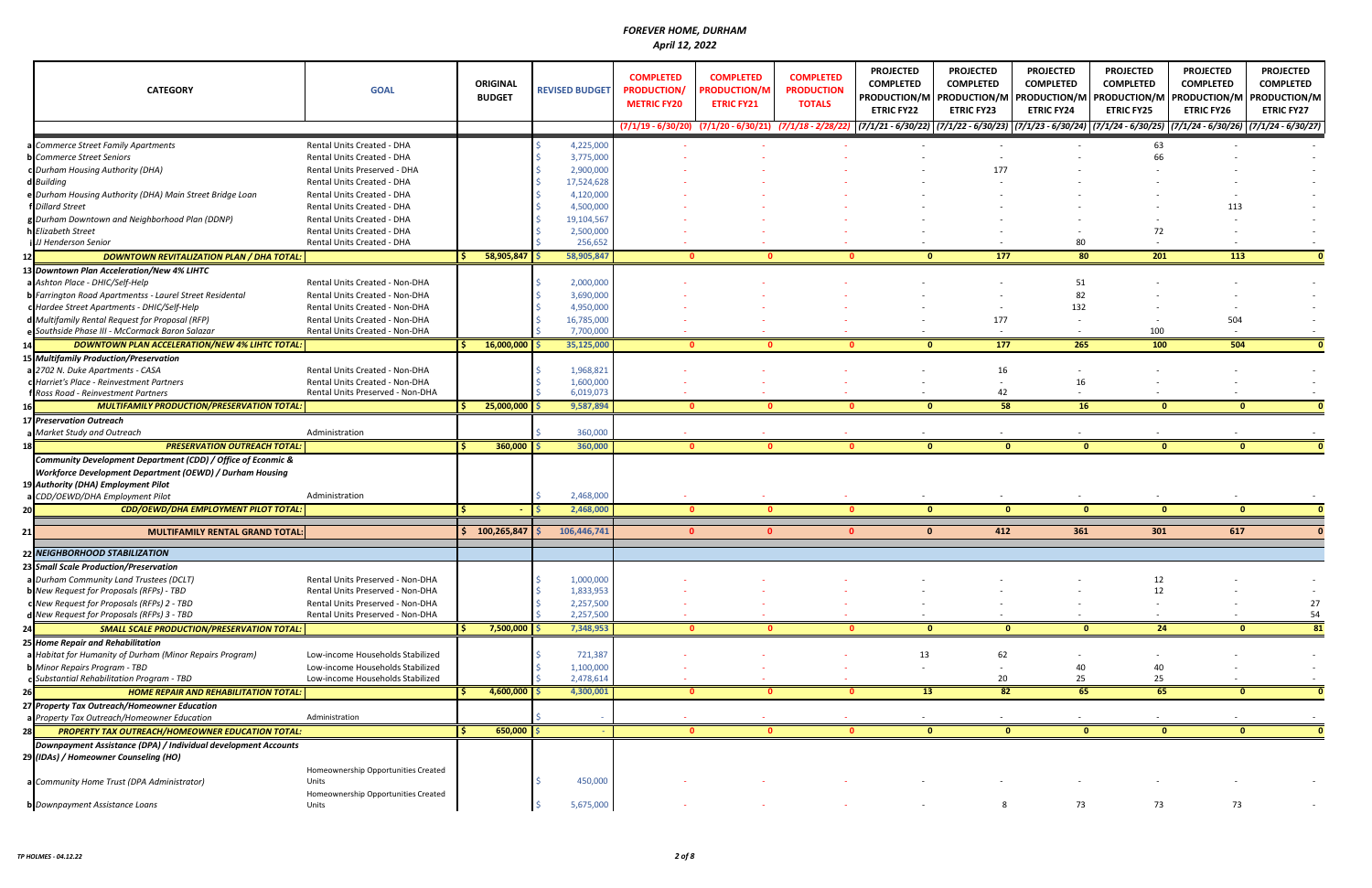|                 | <b>CATEGORY</b>                                                | <b>GOAL</b>                         | <b>ORIGINAL</b><br><b>BUDGET</b> | <b>REVISED BUDGET</b>   | <b>COMPLETED</b><br><b>PRODUCTION/</b><br><b>METRIC FY20</b> | <b>COMPLETED</b><br><b>PRODUCTION/M</b><br><b>ETRIC FY21</b>   | <b>COMPLETED</b><br><b>PRODUCTION</b><br><b>TOTALS</b> | <b>PROJECTED</b><br><b>COMPLETED</b><br><b>ETRIC FY22</b> | <b>PROJECTED</b><br><b>COMPLETED</b><br><b>ETRIC FY23</b> | <b>PROJECTED</b><br><b>COMPLETED</b><br><b>ETRIC FY24</b> | <b>PROJECTED</b><br><b>COMPLETED</b><br>PRODUCTION/M   PRODUCTION/M   PRODUCTION/M   PRODUCTION/M   PRODUCTION/M<br><b>ETRIC FY25</b>                                                                          | <b>PROJECTED</b><br><b>COMPLETED</b><br><b>ETRIC FY26</b> | <b>PROJECTED</b><br><b>COMPLETED</b><br>PRODUCTION/M<br><b>ETRIC FY27</b> |
|-----------------|----------------------------------------------------------------|-------------------------------------|----------------------------------|-------------------------|--------------------------------------------------------------|----------------------------------------------------------------|--------------------------------------------------------|-----------------------------------------------------------|-----------------------------------------------------------|-----------------------------------------------------------|----------------------------------------------------------------------------------------------------------------------------------------------------------------------------------------------------------------|-----------------------------------------------------------|---------------------------------------------------------------------------|
|                 |                                                                |                                     |                                  |                         |                                                              | $(7/1/19 - 6/30/20)$ $(7/1/20 - 6/30/21)$ $(7/1/18 - 2/28/22)$ |                                                        |                                                           |                                                           |                                                           | $\left[(7/1/21\cdot6/30/22)\right](7/1/22\cdot6/30/23)\right]$ $\left[(7/1/23\cdot6/30/24)\right]$ $\left[(7/1/24\cdot6/30/25)\right]$ $\left[(7/1/24\cdot6/30/26)\right]$ $\left[(7/1/24\cdot6/30/27)\right]$ |                                                           |                                                                           |
|                 |                                                                | Homeownership Opportunities Created |                                  |                         |                                                              |                                                                |                                                        |                                                           |                                                           |                                                           |                                                                                                                                                                                                                |                                                           |                                                                           |
|                 | c DPA Administrator (Part 2) - TBD                             | Units                               |                                  | 225,000                 |                                                              |                                                                |                                                        |                                                           |                                                           |                                                           |                                                                                                                                                                                                                |                                                           |                                                                           |
|                 | 30 DOWNPAYMENT ASSISTANCE (DPA)/IDAs /HO COUNSELING TOTAL:     |                                     | 6,350,000                        | 6,350,000               | $\bullet$                                                    | $\mathbf{0}$                                                   | $\mathbf{0}$                                           | $\mathbf{0}$                                              | 8 <sup>2</sup>                                            | 73                                                        | 73                                                                                                                                                                                                             | 73                                                        | - 0                                                                       |
|                 | <b>31 Eviction Diversion</b>                                   |                                     |                                  |                         |                                                              |                                                                |                                                        |                                                           |                                                           |                                                           |                                                                                                                                                                                                                |                                                           |                                                                           |
|                 | a Legal Aid of North Carolina                                  | Low-income Households Stabilized    |                                  | 2,559,691               | 502                                                          | 660                                                            | 1162                                                   | 330                                                       | 340                                                       | 400                                                       |                                                                                                                                                                                                                |                                                           |                                                                           |
| 32 <sub>l</sub> | <b>EVICTION DIVERSION TOTAL:</b>                               |                                     | 2,350,000                        | 2,559,691               | 502                                                          | 660                                                            | 1162                                                   | 330                                                       | 340                                                       | 400                                                       | $\bullet$                                                                                                                                                                                                      | $\bullet$                                                 |                                                                           |
|                 | Community Development Department (CDD) / Office of Econmic &   |                                     |                                  |                         |                                                              |                                                                |                                                        |                                                           |                                                           |                                                           |                                                                                                                                                                                                                |                                                           |                                                                           |
|                 | Workforce Development Department (OEWD) / Durham Housing       |                                     |                                  |                         |                                                              |                                                                |                                                        |                                                           |                                                           |                                                           |                                                                                                                                                                                                                |                                                           |                                                                           |
|                 | 33 Authority (DHA) Employment Pilot                            |                                     |                                  |                         |                                                              |                                                                |                                                        |                                                           |                                                           |                                                           |                                                                                                                                                                                                                |                                                           |                                                                           |
|                 | a CDD/OEWD/DHA Employment Pilot                                | Administration                      |                                  |                         |                                                              |                                                                |                                                        |                                                           |                                                           |                                                           |                                                                                                                                                                                                                |                                                           |                                                                           |
| 34              | CDD/OEWD/DHA EMPLOYMENT PILOT TOTAL:                           |                                     | 2,468,000                        |                         |                                                              |                                                                |                                                        | $\mathbf{0}$                                              | $\mathbf{0}$                                              | $\mathbf{0}$                                              | $\mathbf{0}$                                                                                                                                                                                                   | $\mathbf{0}$                                              |                                                                           |
|                 |                                                                |                                     |                                  |                         |                                                              |                                                                |                                                        |                                                           |                                                           |                                                           |                                                                                                                                                                                                                |                                                           |                                                                           |
| 351             | <b>NEIGHBORHOOD STABILIZATION GRAND TOTAL:</b>                 |                                     | 23,918,000                       | 20,558,645              | 502                                                          | 660                                                            | 1162                                                   | 343                                                       | 430                                                       | 538                                                       | 162                                                                                                                                                                                                            | 73                                                        |                                                                           |
|                 | <b>B6 LEVERAGED FINANCING PILOTS</b>                           |                                     |                                  |                         |                                                              |                                                                |                                                        |                                                           |                                                           |                                                           |                                                                                                                                                                                                                |                                                           |                                                                           |
|                 | 37 Durham Affordable Housing Loan Fund - P2                    |                                     |                                  |                         |                                                              |                                                                |                                                        |                                                           |                                                           |                                                           |                                                                                                                                                                                                                |                                                           |                                                                           |
|                 | a Self Help - Durham Affordable Housing Loan Fund              | Rental Units Created - Non-DHA      |                                  | 1,500,000               |                                                              |                                                                |                                                        |                                                           |                                                           |                                                           |                                                                                                                                                                                                                |                                                           |                                                                           |
| 38              | <b>DURHAM AFFORDABLE HOUSING LOAN FUND TOTAL:</b>              |                                     | 1,500,000                        | 1,500,000               | $\mathbf{0}$                                                 | $\mathbf{0}$                                                   | $\mathbf{0}$                                           | $\mathbf{0}$                                              | $\mathbf{0}$                                              | $\mathbf{0}$                                              | $\mathbf{0}$                                                                                                                                                                                                   | $\mathbf{0}$                                              |                                                                           |
|                 | <b>Naturally Occuring Affordable Housing (NOAH)</b>            |                                     |                                  |                         |                                                              |                                                                |                                                        |                                                           |                                                           |                                                           |                                                                                                                                                                                                                |                                                           |                                                                           |
|                 | 39 Preservation/Accessory Dwelling Units (ADUs)                |                                     |                                  |                         |                                                              |                                                                |                                                        |                                                           |                                                           |                                                           |                                                                                                                                                                                                                |                                                           |                                                                           |
|                 | Naturally Occuring Affordable Housing (NOAH)                   |                                     |                                  |                         |                                                              |                                                                |                                                        |                                                           |                                                           |                                                           |                                                                                                                                                                                                                |                                                           |                                                                           |
|                 | a Preservation/Accessory Dwelling Units (ADUs)                 | Rental Units Created - Non-DHA      |                                  | 3,500,000               |                                                              |                                                                | $\sim$                                                 | $\overline{\phantom{a}}$                                  | $\overline{\phantom{a}}$                                  |                                                           |                                                                                                                                                                                                                |                                                           |                                                                           |
| 40              | <b>NOAH PRESERVATION/ADUS TOTAL:</b>                           |                                     | $3,500,000$ $\frac{1}{5}$        | 3,500,000               | $\bullet$                                                    | $\mathbf{0}$                                                   | $\mathbf{0}$                                           | $\mathbf{0}$                                              | $\mathbf{0}$                                              | $\mathbf{0}$                                              | $\mathbf{0}$                                                                                                                                                                                                   | $\mathbf{0}$                                              |                                                                           |
| 41 I            | LEVERAGED FINANCING PILOTS GRAND TOTAL                         |                                     | 5,000,000                        | 5,000,000               | $\mathbf{0}$                                                 | $\Omega$                                                       | $\Omega$                                               | $\mathbf{0}$                                              | $\mathbf{0}$                                              | $\Omega$                                                  | $\mathbf{0}$                                                                                                                                                                                                   | $\mathbf{0}$                                              |                                                                           |
|                 |                                                                |                                     |                                  |                         |                                                              |                                                                |                                                        |                                                           |                                                           |                                                           |                                                                                                                                                                                                                |                                                           |                                                                           |
|                 | 42 SALARIES, OPERATING & SECTION 108 LOAN                      |                                     |                                  |                         |                                                              |                                                                |                                                        |                                                           |                                                           |                                                           |                                                                                                                                                                                                                |                                                           |                                                                           |
|                 | a Salaries and Operating Expenses                              |                                     |                                  |                         |                                                              |                                                                |                                                        |                                                           |                                                           |                                                           |                                                                                                                                                                                                                |                                                           |                                                                           |
|                 | <b>b</b> Salaries/Operating w/ 3% ESCALATION                   | Administration                      |                                  | 12,038,439              |                                                              |                                                                |                                                        |                                                           |                                                           |                                                           |                                                                                                                                                                                                                |                                                           |                                                                           |
|                 | c Chrysalis Research & Consulting                              | Administration                      |                                  | 30,700                  |                                                              |                                                                |                                                        |                                                           |                                                           |                                                           |                                                                                                                                                                                                                |                                                           |                                                                           |
|                 | d Hillard's Lawn Care, Inc.                                    | Administration                      |                                  | 10,985                  |                                                              |                                                                |                                                        |                                                           |                                                           |                                                           |                                                                                                                                                                                                                |                                                           |                                                                           |
|                 | e Inspirus Consulting                                          | Administration                      |                                  | 19,673                  |                                                              |                                                                |                                                        |                                                           |                                                           |                                                           |                                                                                                                                                                                                                |                                                           |                                                                           |
|                 | moss+ross                                                      | Administration                      |                                  | 300,000                 |                                                              |                                                                |                                                        |                                                           |                                                           |                                                           |                                                                                                                                                                                                                |                                                           |                                                                           |
|                 | g S&ME Inc                                                     | Administration                      |                                  | 38,511                  |                                                              |                                                                |                                                        |                                                           |                                                           |                                                           |                                                                                                                                                                                                                |                                                           |                                                                           |
|                 | h Timmons Group<br>i Triangle J Council of Governments (TJCOG) | Administration<br>Administration    |                                  | 39,516<br>13,700        |                                                              |                                                                |                                                        |                                                           |                                                           |                                                           |                                                                                                                                                                                                                |                                                           |                                                                           |
|                 | j United Minority Contractors of North Carolina (UMCNC)        | Administration                      |                                  | 480,583                 |                                                              |                                                                |                                                        |                                                           |                                                           |                                                           |                                                                                                                                                                                                                |                                                           |                                                                           |
|                 | k Environmental Reviews                                        | Administration                      |                                  | 95,000                  |                                                              |                                                                |                                                        |                                                           |                                                           |                                                           |                                                                                                                                                                                                                |                                                           |                                                                           |
| 43              | <b>SALARIES AND OPERATING EXPENSES TOTAL:</b>                  |                                     | 16,449,743                       | 13,067,107              | $\mathbf{0}$                                                 | 0                                                              | $\mathbf{0}$                                           | $\mathbf{0}$                                              | $\mathbf{0}$                                              | $\mathbf{0}$                                              | $\mathbf{0}$                                                                                                                                                                                                   | $\mathbf{0}$                                              |                                                                           |
|                 | 44 Bond Issuance Costs                                         |                                     |                                  |                         |                                                              |                                                                |                                                        |                                                           |                                                           |                                                           |                                                                                                                                                                                                                |                                                           |                                                                           |
|                 | a Bond Issuance Costs - TBD                                    | Administration                      |                                  | 1,000,000               |                                                              |                                                                |                                                        |                                                           |                                                           |                                                           |                                                                                                                                                                                                                |                                                           |                                                                           |
| 45              | <b>BOND ISSUANCE COSTS TOTAL:</b>                              |                                     | 1,000,000                        | 1,000,000               |                                                              | $\mathbf{0}$                                                   | $\mathbf{0}$                                           | $\mathbf{0}$                                              | $\mathbf{0}$                                              | $\mathbf{0}$                                              | $\bullet$                                                                                                                                                                                                      | $\mathbf{0}$                                              |                                                                           |
|                 | 46 Section 108 Loan                                            |                                     |                                  |                         |                                                              |                                                                |                                                        |                                                           |                                                           |                                                           |                                                                                                                                                                                                                |                                                           |                                                                           |
|                 | a HUD - NY Mellon Bank                                         | Administration                      |                                  | 3,427,700               |                                                              |                                                                |                                                        | $\overline{\phantom{a}}$                                  |                                                           |                                                           |                                                                                                                                                                                                                |                                                           |                                                                           |
| 47              | <b>SECTION 108 LOAN TOTAL:</b>                                 |                                     | 2,866,603                        | 3,427,700               | $\mathbf{0}$                                                 | $\mathbf{0}$                                                   | $\mathbf{0}$                                           | $\mathbf{0}$                                              | $\mathbf{0}$                                              | $\mathbf{0}$                                              | $\bf{0}$                                                                                                                                                                                                       | $\mathbf 0$                                               |                                                                           |
|                 |                                                                |                                     |                                  |                         |                                                              |                                                                |                                                        |                                                           |                                                           |                                                           |                                                                                                                                                                                                                |                                                           |                                                                           |
|                 | SALARIES, OPERATING & SECTION 108 LOAN GRAND TOTAL:            |                                     | 20,316,346                       | 17,494,807              | $\mathbf{0}$                                                 | $\mathbf{0}$                                                   | $\mathbf{0}$                                           | $\mathbf{0}$                                              | $\mathbf{0}$                                              | $\mathbf{0}$                                              | 0                                                                                                                                                                                                              | $\mathbf{0}$                                              |                                                                           |
| 49 I            | <b>CATEGORIES GRAND TOTAL:</b>                                 |                                     | \$159,956,028                    | 159,956,028<br><b>S</b> | 1152                                                         | 974                                                            | 2126                                                   | 690                                                       | 1176                                                      | 1233                                                      | 746                                                                                                                                                                                                            | 690                                                       | 81                                                                        |
|                 |                                                                |                                     |                                  |                         |                                                              |                                                                |                                                        |                                                           |                                                           |                                                           |                                                                                                                                                                                                                |                                                           |                                                                           |

|                                | Goal        | <b>Completed</b> | <b>Projected</b> | <b>TOTAL</b> | <b>Total vs. Goal</b> |
|--------------------------------|-------------|------------------|------------------|--------------|-----------------------|
| Rental Units Created - DHA     | <i>1600</i> |                  | 811              | 811          | 289                   |
| Rental Units Created - Non-DHA |             |                  | 1.078            | 1.078        |                       |
| Rental Units Preserved - DHA   |             |                  | 177              | 177          |                       |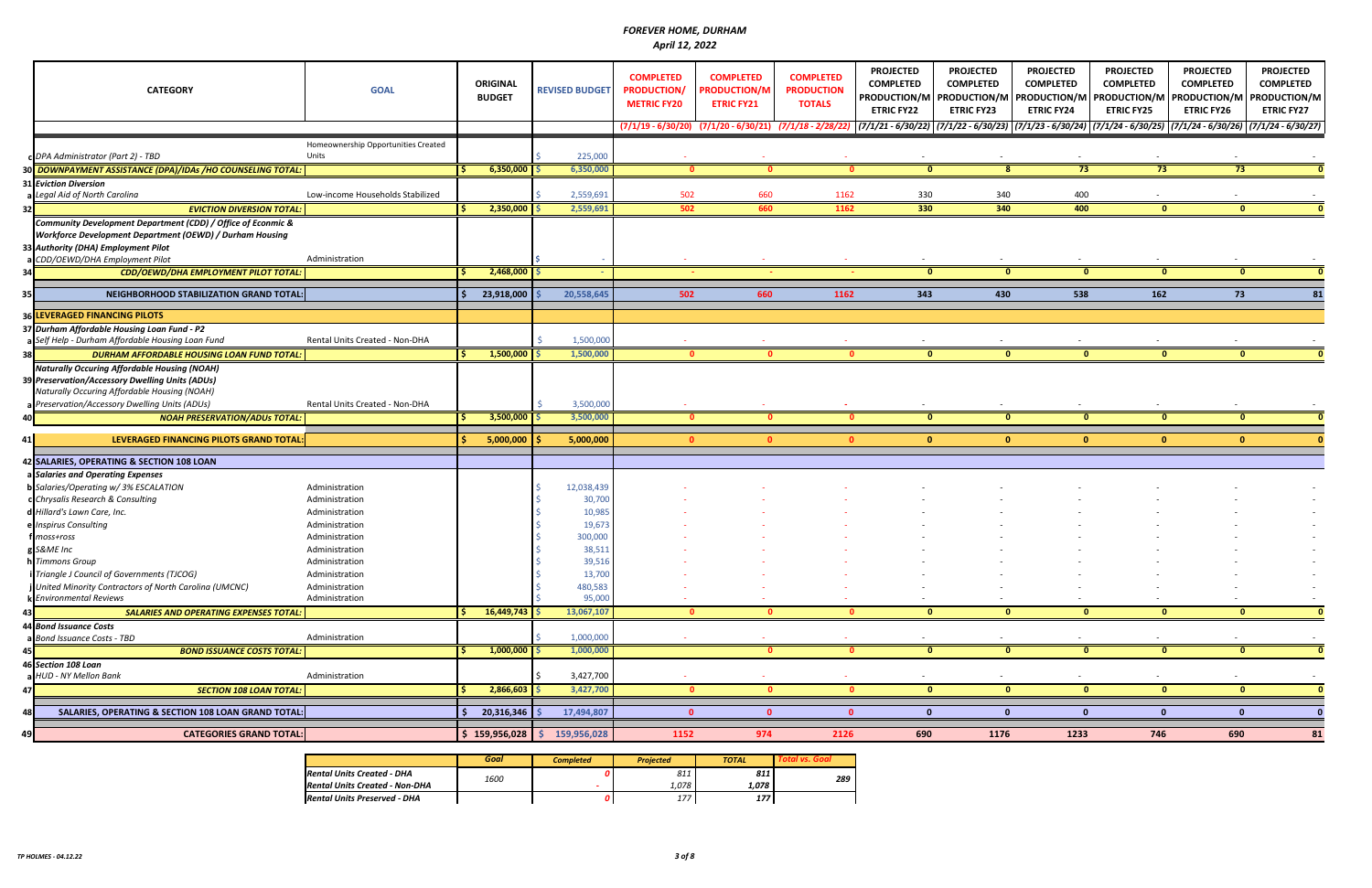| <b>CATEGORY</b> | <b>GOAL</b>                               | <b>ORIGINAL</b><br><b>BUDGET</b> | <b>REVISED BUDGET</b> | <b>COMPLETED</b><br><b>PRODUCTION/</b><br><b>METRIC FY20</b> | <b>COMPLETED</b><br><b>PRODUCTION/M</b><br><b>ETRIC FY21</b>                                                                                                                                 | <b>COMPLETED</b><br><b>PRODUCTION</b><br><b>TOTALS</b> | <b>PROJECTED</b><br><b>COMPLETED</b><br><b>ETRIC FY22</b> | <b>PROJECTED</b><br><b>COMPLETED</b><br><b>ETRIC FY23</b> | <b>PROJECTED</b><br><b>COMPLETED</b><br>PRODUCTION/M PRODUCTION/M PRODUCTION/M PRODUCTION/M PRODUCTION/M PRODUCTION/M<br><b>ETRIC FY24</b> | <b>PROJECTED</b><br><b>COMPLETED</b><br><b>ETRIC FY25</b> | <b>PROJECTED</b><br><b>COMPLETED</b><br><b>ETRIC FY26</b> | <b>PROJECTED</b><br><b>COMPLETED</b><br><b>ETRIC FY27</b> |
|-----------------|-------------------------------------------|----------------------------------|-----------------------|--------------------------------------------------------------|----------------------------------------------------------------------------------------------------------------------------------------------------------------------------------------------|--------------------------------------------------------|-----------------------------------------------------------|-----------------------------------------------------------|--------------------------------------------------------------------------------------------------------------------------------------------|-----------------------------------------------------------|-----------------------------------------------------------|-----------------------------------------------------------|
|                 |                                           |                                  |                       |                                                              | $(7/1/19 - 6/30/20)$ $(7/1/20 - 6/30/21)$ $(7/1/18 - 2/28/22)$ $(7/1/21 - 6/30/22)$ $(7/1/22 - 6/30/23)$ $(7/1/23 - 6/30/24)$ $(7/1/24 - 6/30/25)$ $(7/1/24 - 6/30/26)$ $(7/1/24 - 6/30/27)$ |                                                        |                                                           |                                                           |                                                                                                                                            |                                                           |                                                           |                                                           |
|                 |                                           | 800                              |                       |                                                              |                                                                                                                                                                                              | (476)                                                  |                                                           |                                                           |                                                                                                                                            |                                                           |                                                           |                                                           |
|                 | <b>Rental Units Preserved - Non - DHA</b> |                                  |                       | 147                                                          | 147                                                                                                                                                                                          |                                                        |                                                           |                                                           |                                                                                                                                            |                                                           |                                                           |                                                           |
|                 | <b>Homeownership Opportunities</b>        |                                  |                       |                                                              |                                                                                                                                                                                              |                                                        |                                                           |                                                           |                                                                                                                                            |                                                           |                                                           |                                                           |
|                 | <b>Created Units</b>                      | 400                              |                       | 227                                                          | 227                                                                                                                                                                                          | (173)                                                  |                                                           |                                                           |                                                                                                                                            |                                                           |                                                           |                                                           |
|                 | <b>Low-income Households Stabilized</b>   | 3000                             | 1288                  | 1,448                                                        | 2,736                                                                                                                                                                                        | (264)                                                  |                                                           |                                                           |                                                                                                                                            |                                                           |                                                           |                                                           |
|                 | <b>Homeless Persons Moving to</b>         |                                  |                       |                                                              |                                                                                                                                                                                              |                                                        |                                                           |                                                           |                                                                                                                                            |                                                           |                                                           |                                                           |
|                 | <b>Permanent Housing</b>                  | 1700                             | 838                   | 1,145                                                        | 1,983                                                                                                                                                                                        | 283                                                    |                                                           |                                                           |                                                                                                                                            |                                                           |                                                           |                                                           |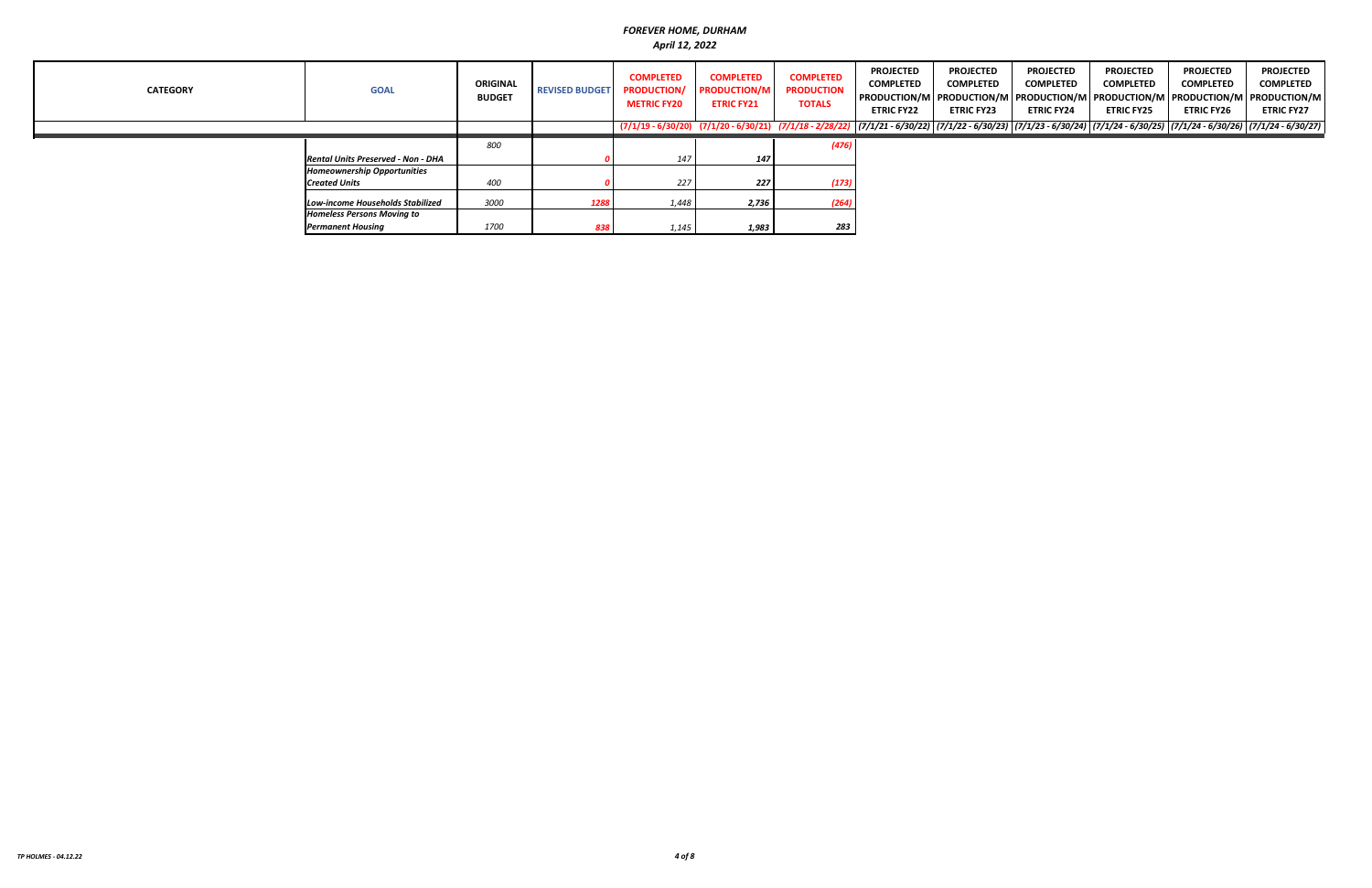| <b>PROJECTED</b><br><b>COMPLETED</b><br>PRODUCTION/M<br><b>ETRIC FY28</b> | <b>PROJECTED</b><br><b>COMPLETED</b><br>PRODUCTION/<br><b>METRIC FY29</b><br>$(7/1/24 - 6/30/28)$ $(7/1/24 - 6/30/29)$ $(7/1/24 - 6/30/30)$ | <b>PROJECTED</b><br><b>COMPLETED</b><br>PRODUCTION/<br><b>METRIC FY30</b> | <b>GRAND</b><br><b>TOTALS</b> |
|---------------------------------------------------------------------------|---------------------------------------------------------------------------------------------------------------------------------------------|---------------------------------------------------------------------------|-------------------------------|
|                                                                           |                                                                                                                                             |                                                                           |                               |
|                                                                           |                                                                                                                                             |                                                                           |                               |
|                                                                           |                                                                                                                                             |                                                                           |                               |
|                                                                           |                                                                                                                                             |                                                                           |                               |
|                                                                           |                                                                                                                                             |                                                                           |                               |
|                                                                           |                                                                                                                                             |                                                                           | 1,983                         |
|                                                                           |                                                                                                                                             |                                                                           |                               |
| $\pmb{0}$                                                                 | $\bf{0}$                                                                                                                                    | $\pmb{\mathsf{o}}$                                                        | 1,983                         |
|                                                                           |                                                                                                                                             |                                                                           |                               |
|                                                                           |                                                                                                                                             |                                                                           |                               |
|                                                                           |                                                                                                                                             |                                                                           |                               |
|                                                                           |                                                                                                                                             |                                                                           |                               |
|                                                                           |                                                                                                                                             |                                                                           |                               |
|                                                                           |                                                                                                                                             |                                                                           |                               |
|                                                                           |                                                                                                                                             |                                                                           |                               |
|                                                                           |                                                                                                                                             |                                                                           |                               |
|                                                                           |                                                                                                                                             |                                                                           |                               |
|                                                                           |                                                                                                                                             |                                                                           |                               |
| 0                                                                         | $\pmb{0}$                                                                                                                                   | $\pmb{0}$                                                                 | $\bf{0}$                      |
|                                                                           |                                                                                                                                             |                                                                           |                               |
|                                                                           |                                                                                                                                             |                                                                           |                               |
| $\pmb{0}$                                                                 | $\pmb{0}$                                                                                                                                   | $\mathbf 0$                                                               | 0                             |
|                                                                           |                                                                                                                                             |                                                                           |                               |
|                                                                           |                                                                                                                                             |                                                                           | 279                           |
|                                                                           |                                                                                                                                             |                                                                           |                               |
|                                                                           |                                                                                                                                             |                                                                           |                               |
| $\pmb{0}$                                                                 | $\pmb{0}$                                                                                                                                   | $\mathbf 0$                                                               | 279                           |
| $\overline{\mathbf{0}}$                                                   | 0                                                                                                                                           | 0                                                                         | 2,262                         |
|                                                                           |                                                                                                                                             |                                                                           |                               |
|                                                                           |                                                                                                                                             |                                                                           |                               |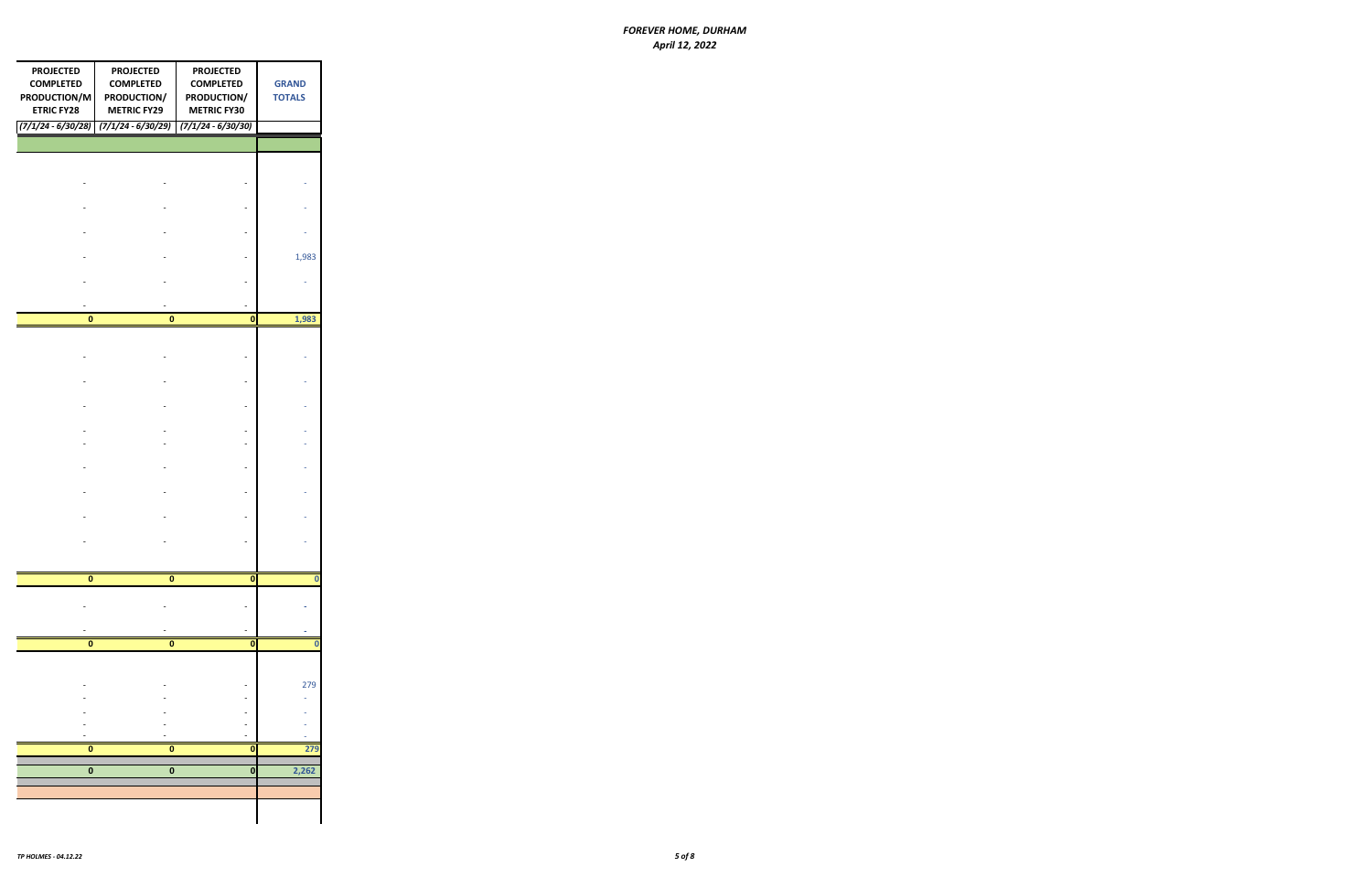| <b>PROJECTED</b><br><b>COMPLETED</b><br>PRODUCTION/M<br><b>ETRIC FY28</b><br>$(7/1/24 - 6/30/28)$ | <b>PROJECTED</b><br><b>COMPLETED</b><br>PRODUCTION/<br><b>METRIC FY29</b><br>$(7/1/24 - 6/30/29)$ | <b>PROJECTED</b><br><b>COMPLETED</b><br>PRODUCTION/<br><b>METRIC FY30</b><br>$(7/1/24 - 6/30/30)$ | <b>GRAND</b><br><b>TOTALS</b> |
|---------------------------------------------------------------------------------------------------|---------------------------------------------------------------------------------------------------|---------------------------------------------------------------------------------------------------|-------------------------------|
|                                                                                                   |                                                                                                   |                                                                                                   |                               |
|                                                                                                   |                                                                                                   |                                                                                                   | 63<br>66                      |
|                                                                                                   |                                                                                                   |                                                                                                   | 177                           |
| 250                                                                                               |                                                                                                   |                                                                                                   | 250                           |
|                                                                                                   |                                                                                                   |                                                                                                   | ÷,                            |
|                                                                                                   |                                                                                                   |                                                                                                   | 113                           |
|                                                                                                   | 167                                                                                               |                                                                                                   | 167                           |
|                                                                                                   |                                                                                                   |                                                                                                   | 72                            |
|                                                                                                   |                                                                                                   |                                                                                                   | 80                            |
| 250                                                                                               | 167                                                                                               | $\bf{0}$                                                                                          | 988                           |
|                                                                                                   |                                                                                                   |                                                                                                   | 51                            |
|                                                                                                   |                                                                                                   |                                                                                                   | 82                            |
|                                                                                                   |                                                                                                   |                                                                                                   | 132                           |
|                                                                                                   |                                                                                                   |                                                                                                   | 681                           |
|                                                                                                   |                                                                                                   |                                                                                                   | 100                           |
| 0                                                                                                 | 0                                                                                                 | 0                                                                                                 | 1,046                         |
|                                                                                                   |                                                                                                   |                                                                                                   |                               |
|                                                                                                   |                                                                                                   |                                                                                                   | 16                            |
|                                                                                                   |                                                                                                   |                                                                                                   | 16<br>42                      |
| 0                                                                                                 | 0                                                                                                 | 0                                                                                                 | 74                            |
|                                                                                                   |                                                                                                   |                                                                                                   |                               |
|                                                                                                   |                                                                                                   |                                                                                                   |                               |
| 0                                                                                                 | $\bf{0}$                                                                                          | 0                                                                                                 | $\bf{0}$                      |
|                                                                                                   |                                                                                                   |                                                                                                   |                               |
|                                                                                                   |                                                                                                   |                                                                                                   |                               |
| 0                                                                                                 | 0                                                                                                 | 0                                                                                                 | 0                             |
| 250                                                                                               | 167                                                                                               | $\bf{0}$                                                                                          | 2108                          |
|                                                                                                   |                                                                                                   |                                                                                                   |                               |
|                                                                                                   |                                                                                                   |                                                                                                   |                               |
|                                                                                                   |                                                                                                   |                                                                                                   |                               |
|                                                                                                   |                                                                                                   |                                                                                                   | 12<br>12                      |
|                                                                                                   |                                                                                                   |                                                                                                   | 27                            |
|                                                                                                   |                                                                                                   |                                                                                                   | 54                            |
| 0                                                                                                 | $\bf{0}$                                                                                          | 0                                                                                                 | 105                           |
|                                                                                                   |                                                                                                   |                                                                                                   |                               |
|                                                                                                   |                                                                                                   |                                                                                                   | 75                            |
|                                                                                                   |                                                                                                   |                                                                                                   | 80                            |
| 0                                                                                                 | 0                                                                                                 | 0                                                                                                 | 70<br>225                     |
|                                                                                                   |                                                                                                   |                                                                                                   |                               |
|                                                                                                   |                                                                                                   |                                                                                                   |                               |
| $\bf{0}$                                                                                          | $\overline{\mathbf{0}}$                                                                           | $\bf{0}$                                                                                          | 0                             |
|                                                                                                   |                                                                                                   |                                                                                                   |                               |
|                                                                                                   |                                                                                                   |                                                                                                   |                               |
|                                                                                                   |                                                                                                   |                                                                                                   |                               |
|                                                                                                   |                                                                                                   |                                                                                                   |                               |
|                                                                                                   |                                                                                                   |                                                                                                   | 227                           |
|                                                                                                   |                                                                                                   |                                                                                                   |                               |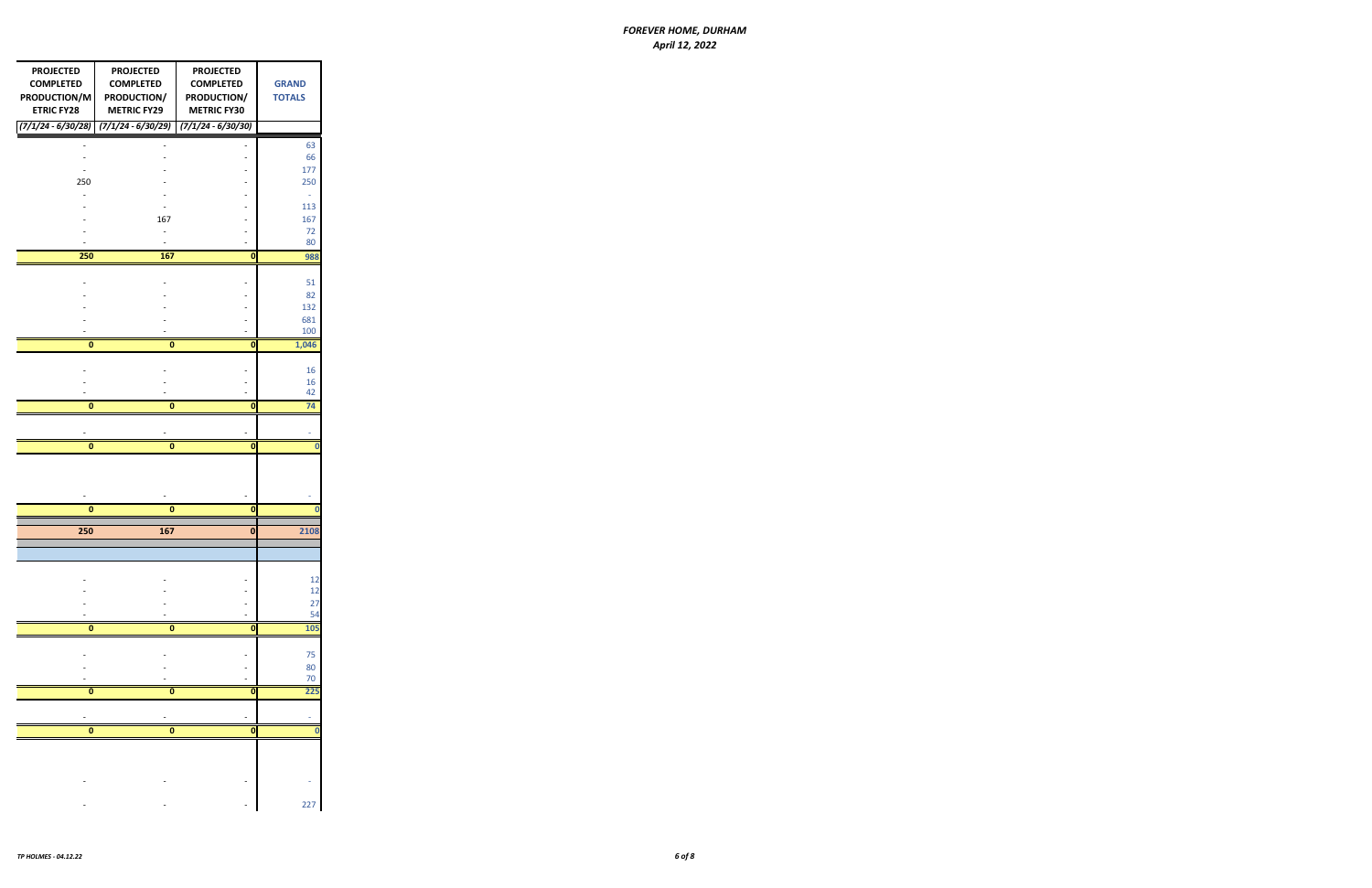| <b>PROJECTED</b><br><b>COMPLETED</b><br>PRODUCTION/M<br><b>ETRIC FY28</b> | <b>PROJECTED</b><br><b>COMPLETED</b><br>PRODUCTION/<br><b>METRIC FY29</b> | <b>PROJECTED</b><br><b>COMPLETED</b><br>PRODUCTION/<br><b>METRIC FY30</b> | <b>GRAND</b><br><b>TOTALS</b> |
|---------------------------------------------------------------------------|---------------------------------------------------------------------------|---------------------------------------------------------------------------|-------------------------------|
| $(7/1/24 - 6/30/28)$                                                      | $(7/1/24 - 6/30/29)$                                                      | $(7/1/24 - 6/30/30)$                                                      |                               |
|                                                                           |                                                                           |                                                                           |                               |
|                                                                           |                                                                           |                                                                           |                               |
| 0                                                                         | 0                                                                         | $\mathbf 0$                                                               | 227                           |
|                                                                           |                                                                           |                                                                           | 2,232                         |
| 0                                                                         | $\pmb{0}$                                                                 | $\mathbf 0$                                                               | 2,232                         |
|                                                                           |                                                                           |                                                                           |                               |
|                                                                           |                                                                           |                                                                           |                               |
|                                                                           |                                                                           |                                                                           |                               |
| $\bf{0}$                                                                  | $\overline{\mathbf{0}}$                                                   | $\mathbf{0}$                                                              | $\bf{0}$                      |
|                                                                           |                                                                           |                                                                           |                               |
| 0                                                                         | 0                                                                         | 0                                                                         | 2789                          |
|                                                                           |                                                                           |                                                                           |                               |
|                                                                           |                                                                           |                                                                           |                               |
| 0                                                                         | 0                                                                         | $\mathbf{0}$                                                              | 0                             |
|                                                                           |                                                                           |                                                                           |                               |
|                                                                           |                                                                           |                                                                           |                               |
|                                                                           |                                                                           |                                                                           |                               |
| 0                                                                         | 0                                                                         | 0                                                                         | 0                             |
|                                                                           |                                                                           |                                                                           |                               |
| 0                                                                         | $\pmb{0}$                                                                 | 0                                                                         | 0                             |
|                                                                           |                                                                           |                                                                           |                               |
|                                                                           |                                                                           |                                                                           |                               |
|                                                                           |                                                                           |                                                                           |                               |
|                                                                           |                                                                           |                                                                           |                               |
|                                                                           |                                                                           |                                                                           |                               |
|                                                                           |                                                                           |                                                                           |                               |
|                                                                           |                                                                           |                                                                           |                               |
|                                                                           |                                                                           |                                                                           |                               |
|                                                                           |                                                                           |                                                                           |                               |
| $\pmb{0}$                                                                 | $\pmb{0}$                                                                 |                                                                           |                               |
|                                                                           |                                                                           | $\bullet$                                                                 |                               |
|                                                                           |                                                                           |                                                                           |                               |
| $\pmb{0}$                                                                 | $\pmb{0}$                                                                 | $\mathbf{0}$                                                              | 0                             |
|                                                                           |                                                                           |                                                                           |                               |
| 0                                                                         | 0                                                                         | $\mathbf 0$                                                               | 0                             |
|                                                                           |                                                                           |                                                                           |                               |
| $\pmb{0}$                                                                 | 0                                                                         | $\mathbf 0$                                                               | 0                             |
| 250                                                                       | 167                                                                       | 0                                                                         | 7159                          |